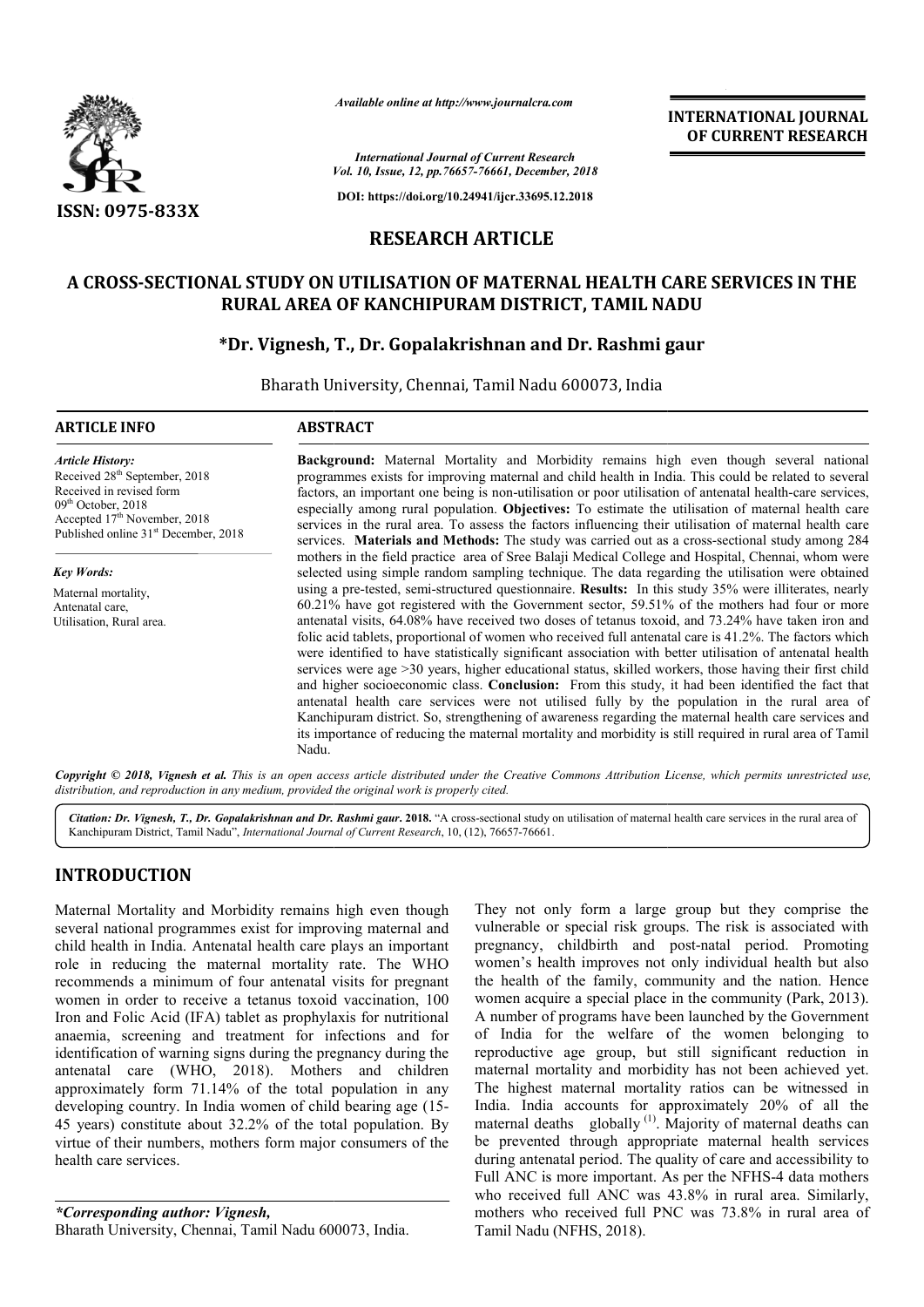#### **Aims and Objectives**

- To estimate the utilisation of antenatal health care services in the rural area of Kanchipuram district, Tamil Nadu
- To assess the factors influencing their utilisation of antenatal health care services in the rural area of Kanchipuram district, Tamil Nadu

#### **MATERIALS AND METHODOLOGY**

This study is acommunity based descriptive cross-sectional study conducted in the rural field practice area (Padappai) of Sree Balaji Medical College and Hospital in Kancheepuram district, Tamil Nadu. The study was carried out from June 1<sup>st</sup>  $2017$  – March 31<sup>st</sup> 2018. Mother of children of age group less than 2 years old who were resident of particular area at least for a minimum period of 6 months or more were included in this study. Sample size was calculated on the basis of 46.2% of pregnant women. having received full ANC in rural areas of Kanchipuram district as per District Level Household and facility Survey-4(DLHS-4) (DLHS-4, 2011) data, with an absolute precision of 6%. Using the formula  $N = 4$  pq/L (Park, 2013), sample size is taken as 276. Assuming the 10% of nonresponsiveness, the sample size is taken as 303. From the Maternal and Child Healthcare Register available with the local health authority, a complete list of mothers, who have delivered in the past two years was prepared. The study subjects as per our sample size 303 were collected by a simple random technique using computer generated random numbers. From the Maternal and Child Healthcare Register available with the local health authority, a complete list of mothers, who have delivered in the past two years was prepared. The study subjects as per our sample size 303 were collected by a simple random technique using computer generated random numbers. A pretested and semi-structured questionnaire was used as study stool for data collection, by interviewing the study participants. The questions were adopted from National Family Health Survey (NFHS-4) (NFHS, 2018) questionnaire and modified. The data was collected by interviewing the mothers as per our inclusion criteria using the proforma by house to house visit. The questionnaire was prepared in English and orally translated to local language (Tamil) while conducting the interview. The interview was conducted by the investigator himself and their responses were recorded in the questionnaire. The statistical analysis of data was done using descriptive and analytical statistics. The descriptive statistics analysed were presented as frequency distribution and percentage. The analytical statistics used were Chi – square and Confidence Interval. The association of occupational hazards with health problems was assessed. P value  $\leq 0.05$  was considered as statistically significant value. Data was entered in Microsoft excel and analysed using the software SPSS, version 22 software.

#### **RESULTS**

Table 1 determines the socio Demographic characteristics of our study population. Among the age group (Mean age= $26.7\pm3$ ) it is observed that majority of the study population belongs to the age group 26-30years which is about 140(46.2%). The maximum number of study participants of about 62.7% had their first pregnancy at the age of 21-25. Around 80% of the study population were Hindus, whereas 10% were Muslims and the remaining 10% Christians. As per the Educational status the majority of the study participants of about 37.3% have completed their higher secondary and around 1% of the study population were illiterate.72.6% were housewives in our study population and only 27.4% were working among our total study population. Majority of the study population about 60% belongs to joint family and 40% belongs to nuclear family. As per the Modified BG Prasad scale<sup>5</sup> most of our study participants fall in class II category of about 50.5%.

**Table 1. Frequency distribution of socio demographic characteristics of respondents**

| Socio-demographic data  | Frequency (n)<br>Percentage $(\% )$ |      |
|-------------------------|-------------------------------------|------|
| Age (mean= $26.7\pm3$ ) |                                     |      |
| $\leq$ 20               | 01                                  | 0.3  |
| $21 - 25$               | 117                                 | 38.6 |
| 26-30                   | 140                                 | 46.2 |
| >30                     | 45                                  | 14.9 |
| Age at first pregnancy  |                                     |      |
| $mean=23.1\pm2)$        | 56                                  | 18.5 |
| $20$                    | 190                                 | 62.7 |
| $21 - 25$               | 56                                  | 18.5 |
| $26 - 30$               | 01                                  | 0.3  |
| >30                     |                                     |      |
| Religion                |                                     |      |
| Hindu                   | 242                                 | 79.9 |
| Muslim                  | 30                                  | 9.9  |
| Christian               | 31                                  | 10.2 |
| <b>Education</b> status |                                     |      |
| Illiterate              | 03                                  | 1.0  |
| Primary                 | 04                                  | 1.3  |
| Middle                  | 15                                  | 5.0  |
| High school             | 56                                  | 18.5 |
| Higher secondary        | 113                                 | 37.3 |
| Graduate and above      | 112                                 | 36.9 |
| Occupation              |                                     |      |
| Housewife               | 220                                 | 72.6 |
| Working                 | 83                                  | 27.4 |
| Type of family          |                                     |      |
| Joint family            | 183                                 | 39.6 |
| Nuclear family          | 120                                 | 60.4 |
| Socio-economic status*  |                                     |      |
| Class I (6574&above)    | 16                                  | 5.3  |
| Class II (3287-6573)    | 153                                 | 50.5 |
| Class III (1972-3286)   | 129                                 | 42.6 |
| Class IV (986-1971)     | 05                                  | 1.7  |

\*Socio-economic status as per B.G. Prasad's classification.

Table 2 determines the utilisation of Antenatal Health care services by our study participants. The majority of the health care facility visited by our study participants for the ante natal health care services were Government hospital/PHC/subcentre which was about 83.8%. The maximum of about 96.7% had registered their pregnancy in any of the health care facility. Among the antenatal visit, 59% had visited 4 or >4 ANC visits and still 41% had incomplete ANC visits. Among our study population around 63.4% had their first ANC visit within 1-3 months. Around 98% of our study participants had received two doses of TT injections and around 2% didn't remember about number of TT injection they received. Regarding IFA tablets intake, 100% of our study participants had taken 100 IFA tablets. The table clearly showed that around 54.8% of participants had been visited by health care worker and 45.2% had not been visited by health care worker during their pregnancy period. Among the total study populations 59% had received complete ANC which includes two doses of TT injections, 100 IFA tablets intake and 4 ANC visits and remaining had received incomplete ANC services. Regarding the advices during antenatal period which includes advice on complication, advice on place of delivery, advice on diet and advice on baby care around 42.2%, 65.7%,80.5% and 59.1% had received advices respectively.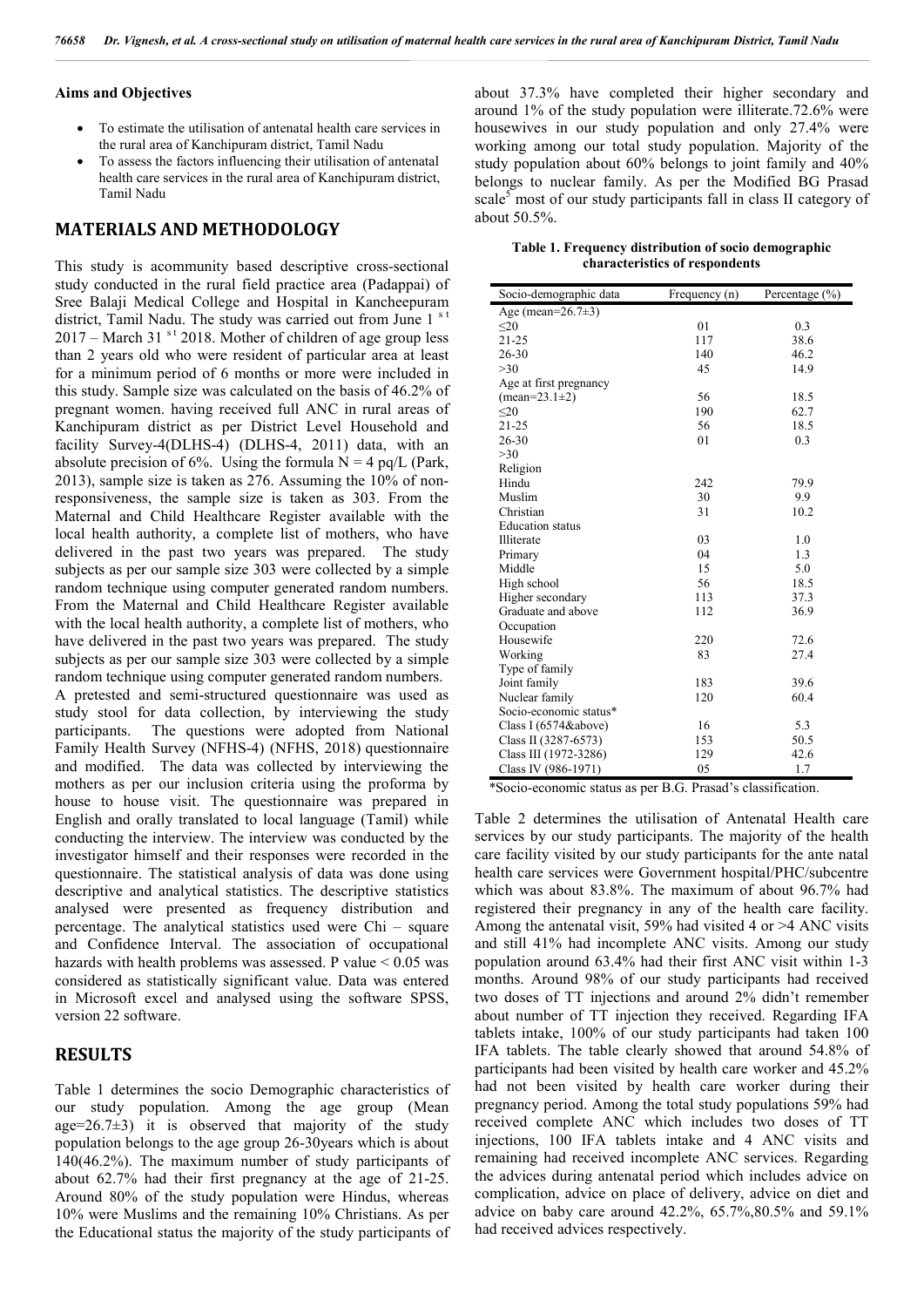| Type of health care facility for ANC<br>Government hospital/ PHC/ Subcentre<br>244<br>83.8<br>Private institutions<br>49<br>16.2<br>ANC registration<br>Registered<br>293<br>96.7<br>Not registered<br>10<br>3.3<br>ANC visit<br>$\leq$ Three visits<br>124<br>41.0<br>179<br>$\geq$ Four visits<br>59.0<br>First ANC visit<br>192<br>63.4<br>1-3 months<br>110<br>36.3<br>4-6 months<br>6-9 months<br>01<br>0.3<br>Health care worker visit<br>166<br>Visited<br>54.8<br>137<br>45.2<br>Not visited<br>TT injection<br>00<br>One<br>Two<br>297<br>98.0<br>Don't remember<br>06<br>2.0<br><b>IFA</b><br>303<br>100<br>Received<br>Not received<br>00<br>0.0<br>Full ANC*<br>179<br>59.0<br>Received<br>Not received<br>124<br>40.9<br>Advice on complications of pregnancy<br>Received<br>128<br>42.2<br>Not received<br>175<br>57.8<br>Advice on place of delivery<br>199<br>Received<br>65.7<br>Not received<br>104<br>34.3<br>Advice on diet<br>Received<br>244<br>80.5<br>59<br>Not received<br>19.5<br>Advice on baby care<br>Received<br>59.1<br>179<br>Not received<br>124<br>40.9<br>Monetary benefit**<br>Received<br>168<br>55.4<br>135<br>Not received<br>44.5 | Antenatal care | Frequency (n) | Percentage $(\% )$ |
|---------------------------------------------------------------------------------------------------------------------------------------------------------------------------------------------------------------------------------------------------------------------------------------------------------------------------------------------------------------------------------------------------------------------------------------------------------------------------------------------------------------------------------------------------------------------------------------------------------------------------------------------------------------------------------------------------------------------------------------------------------------------------------------------------------------------------------------------------------------------------------------------------------------------------------------------------------------------------------------------------------------------------------------------------------------------------------------------------------------------------------------------------------------------------|----------------|---------------|--------------------|
|                                                                                                                                                                                                                                                                                                                                                                                                                                                                                                                                                                                                                                                                                                                                                                                                                                                                                                                                                                                                                                                                                                                                                                           |                |               |                    |
|                                                                                                                                                                                                                                                                                                                                                                                                                                                                                                                                                                                                                                                                                                                                                                                                                                                                                                                                                                                                                                                                                                                                                                           |                |               |                    |
|                                                                                                                                                                                                                                                                                                                                                                                                                                                                                                                                                                                                                                                                                                                                                                                                                                                                                                                                                                                                                                                                                                                                                                           |                |               |                    |
|                                                                                                                                                                                                                                                                                                                                                                                                                                                                                                                                                                                                                                                                                                                                                                                                                                                                                                                                                                                                                                                                                                                                                                           |                |               |                    |
|                                                                                                                                                                                                                                                                                                                                                                                                                                                                                                                                                                                                                                                                                                                                                                                                                                                                                                                                                                                                                                                                                                                                                                           |                |               |                    |
|                                                                                                                                                                                                                                                                                                                                                                                                                                                                                                                                                                                                                                                                                                                                                                                                                                                                                                                                                                                                                                                                                                                                                                           |                |               |                    |
|                                                                                                                                                                                                                                                                                                                                                                                                                                                                                                                                                                                                                                                                                                                                                                                                                                                                                                                                                                                                                                                                                                                                                                           |                |               |                    |
|                                                                                                                                                                                                                                                                                                                                                                                                                                                                                                                                                                                                                                                                                                                                                                                                                                                                                                                                                                                                                                                                                                                                                                           |                |               |                    |
|                                                                                                                                                                                                                                                                                                                                                                                                                                                                                                                                                                                                                                                                                                                                                                                                                                                                                                                                                                                                                                                                                                                                                                           |                |               |                    |
|                                                                                                                                                                                                                                                                                                                                                                                                                                                                                                                                                                                                                                                                                                                                                                                                                                                                                                                                                                                                                                                                                                                                                                           |                |               |                    |
|                                                                                                                                                                                                                                                                                                                                                                                                                                                                                                                                                                                                                                                                                                                                                                                                                                                                                                                                                                                                                                                                                                                                                                           |                |               |                    |
|                                                                                                                                                                                                                                                                                                                                                                                                                                                                                                                                                                                                                                                                                                                                                                                                                                                                                                                                                                                                                                                                                                                                                                           |                |               |                    |
|                                                                                                                                                                                                                                                                                                                                                                                                                                                                                                                                                                                                                                                                                                                                                                                                                                                                                                                                                                                                                                                                                                                                                                           |                |               |                    |
|                                                                                                                                                                                                                                                                                                                                                                                                                                                                                                                                                                                                                                                                                                                                                                                                                                                                                                                                                                                                                                                                                                                                                                           |                |               |                    |
|                                                                                                                                                                                                                                                                                                                                                                                                                                                                                                                                                                                                                                                                                                                                                                                                                                                                                                                                                                                                                                                                                                                                                                           |                |               |                    |
|                                                                                                                                                                                                                                                                                                                                                                                                                                                                                                                                                                                                                                                                                                                                                                                                                                                                                                                                                                                                                                                                                                                                                                           |                |               |                    |
|                                                                                                                                                                                                                                                                                                                                                                                                                                                                                                                                                                                                                                                                                                                                                                                                                                                                                                                                                                                                                                                                                                                                                                           |                |               |                    |
|                                                                                                                                                                                                                                                                                                                                                                                                                                                                                                                                                                                                                                                                                                                                                                                                                                                                                                                                                                                                                                                                                                                                                                           |                |               |                    |
|                                                                                                                                                                                                                                                                                                                                                                                                                                                                                                                                                                                                                                                                                                                                                                                                                                                                                                                                                                                                                                                                                                                                                                           |                |               |                    |
|                                                                                                                                                                                                                                                                                                                                                                                                                                                                                                                                                                                                                                                                                                                                                                                                                                                                                                                                                                                                                                                                                                                                                                           |                |               |                    |
|                                                                                                                                                                                                                                                                                                                                                                                                                                                                                                                                                                                                                                                                                                                                                                                                                                                                                                                                                                                                                                                                                                                                                                           |                |               |                    |
|                                                                                                                                                                                                                                                                                                                                                                                                                                                                                                                                                                                                                                                                                                                                                                                                                                                                                                                                                                                                                                                                                                                                                                           |                |               |                    |
|                                                                                                                                                                                                                                                                                                                                                                                                                                                                                                                                                                                                                                                                                                                                                                                                                                                                                                                                                                                                                                                                                                                                                                           |                |               |                    |
|                                                                                                                                                                                                                                                                                                                                                                                                                                                                                                                                                                                                                                                                                                                                                                                                                                                                                                                                                                                                                                                                                                                                                                           |                |               |                    |
|                                                                                                                                                                                                                                                                                                                                                                                                                                                                                                                                                                                                                                                                                                                                                                                                                                                                                                                                                                                                                                                                                                                                                                           |                |               |                    |
|                                                                                                                                                                                                                                                                                                                                                                                                                                                                                                                                                                                                                                                                                                                                                                                                                                                                                                                                                                                                                                                                                                                                                                           |                |               |                    |
|                                                                                                                                                                                                                                                                                                                                                                                                                                                                                                                                                                                                                                                                                                                                                                                                                                                                                                                                                                                                                                                                                                                                                                           |                |               |                    |
|                                                                                                                                                                                                                                                                                                                                                                                                                                                                                                                                                                                                                                                                                                                                                                                                                                                                                                                                                                                                                                                                                                                                                                           |                |               |                    |
|                                                                                                                                                                                                                                                                                                                                                                                                                                                                                                                                                                                                                                                                                                                                                                                                                                                                                                                                                                                                                                                                                                                                                                           |                |               |                    |
|                                                                                                                                                                                                                                                                                                                                                                                                                                                                                                                                                                                                                                                                                                                                                                                                                                                                                                                                                                                                                                                                                                                                                                           |                |               |                    |
|                                                                                                                                                                                                                                                                                                                                                                                                                                                                                                                                                                                                                                                                                                                                                                                                                                                                                                                                                                                                                                                                                                                                                                           |                |               |                    |
|                                                                                                                                                                                                                                                                                                                                                                                                                                                                                                                                                                                                                                                                                                                                                                                                                                                                                                                                                                                                                                                                                                                                                                           |                |               |                    |
|                                                                                                                                                                                                                                                                                                                                                                                                                                                                                                                                                                                                                                                                                                                                                                                                                                                                                                                                                                                                                                                                                                                                                                           |                |               |                    |
|                                                                                                                                                                                                                                                                                                                                                                                                                                                                                                                                                                                                                                                                                                                                                                                                                                                                                                                                                                                                                                                                                                                                                                           |                |               |                    |
|                                                                                                                                                                                                                                                                                                                                                                                                                                                                                                                                                                                                                                                                                                                                                                                                                                                                                                                                                                                                                                                                                                                                                                           |                |               |                    |
|                                                                                                                                                                                                                                                                                                                                                                                                                                                                                                                                                                                                                                                                                                                                                                                                                                                                                                                                                                                                                                                                                                                                                                           |                |               |                    |
|                                                                                                                                                                                                                                                                                                                                                                                                                                                                                                                                                                                                                                                                                                                                                                                                                                                                                                                                                                                                                                                                                                                                                                           |                |               |                    |
|                                                                                                                                                                                                                                                                                                                                                                                                                                                                                                                                                                                                                                                                                                                                                                                                                                                                                                                                                                                                                                                                                                                                                                           |                |               |                    |
|                                                                                                                                                                                                                                                                                                                                                                                                                                                                                                                                                                                                                                                                                                                                                                                                                                                                                                                                                                                                                                                                                                                                                                           |                |               |                    |
|                                                                                                                                                                                                                                                                                                                                                                                                                                                                                                                                                                                                                                                                                                                                                                                                                                                                                                                                                                                                                                                                                                                                                                           |                |               |                    |
|                                                                                                                                                                                                                                                                                                                                                                                                                                                                                                                                                                                                                                                                                                                                                                                                                                                                                                                                                                                                                                                                                                                                                                           |                |               |                    |

**Table 2. Utilisation of antenatal health care services by our study participants**

\*Full ANC includes four antenatal visits, 100IFA intake, two doses of TT.

\*\* Monetary benefit denotes Muthulakshmi reddy scheme.

#### **Table 3. Factors influencing the utilisation of antenatal care**

| SOCIO - DEMOGRAPHIC CHARACTERISTICS |                         | Full ANC recieved | Full ANC not<br>recieved | Chi<br>Square | Degrees of<br>freedom | P Value  |
|-------------------------------------|-------------------------|-------------------|--------------------------|---------------|-----------------------|----------|
| AGE                                 | $\leq$ 20               | $0(0\%)$          | $1(0.3\%)$               | 10.4          | 3                     | $0.01*$  |
|                                     | $21 - 25$               | 73(24.09%)        | 44(14.5%)                |               |                       |          |
|                                     | $26 - 30$               | $72(11.2\%)$      | $68(22.4\%)$             |               |                       |          |
|                                     | >30                     | $34(11.2\%)$      | $11(3.6\%)$              |               |                       |          |
| <b>EDUCATION</b>                    | Illiterate              | $2(0.6\%)$        | $1(0.3\%)$               | 19.73         | 5                     | $0.001*$ |
|                                     | Primary                 | $2(0.6\%)$        | $2(0.6\%)$               |               |                       |          |
|                                     | Middle                  | $12(3.9\%)$       | $3(4.9\%)$               |               |                       |          |
|                                     | High                    | $28(9.2\%)$       | $28(9.2\%)$              |               |                       |          |
|                                     | <b>Higher Secondary</b> | 82(27.06%)        | $31(10.2\%)$             |               |                       |          |
|                                     | Graduate/Post graduate  | 53(17.49%)        | 59(19.4%)                |               |                       |          |
| <b>OCCUPATION</b>                   | Housewife               | 147(48.5%)        | 73(24.09%)               | 19.9          |                       | $0.0*$   |
|                                     | Working                 | $32(10.5\%)$      | $51(16.8\%)$             |               |                       |          |
| SOCIOECONOMIC STATUS                | <b>CLASS I</b>          | $3(1\%)$          | $13(4.2\%)$              | 12.5          | 3                     | $0.006*$ |
|                                     | <b>CLASS II</b>         | 96(31.6%)         | $57(18.8\%)$             |               |                       |          |
|                                     | <b>CLASS III</b>        | 76(25.08%)        | $53(17.4\%)$             |               |                       |          |
|                                     | <b>CLASS IV</b>         | $4(1.2\%)$        | $1(0.3\%)$               |               |                       |          |

\*P<0.05 indicates association is statistically significant.

In out study population around 55.44% had received monetary benefit through Muthulakshmi reddy scheme (Dr. Muthulakshmi Reddy, 2008). The table 3 depicts the factors influencing the socio demographic factors and utilisation of antenatal health care services. Among the study participants, majority of them were belonging to the age category 26-30 years of age in which around 23.7% had received complete ANC ad 22.4% had not received complete ANC.

From the table it is observed that as the education status advances the participants who received full ANC received also increases up to higher secondary. Among total graduates of about 36.9% only 17.4% had received complete ANC, whereas 19.4% had not received complete ANC. Among the total study populations around 72.6% were housewives in that 48.5% had received full ANC and 24.09% had not received full ANC. Similarly, among the working mothers of about 27.3% around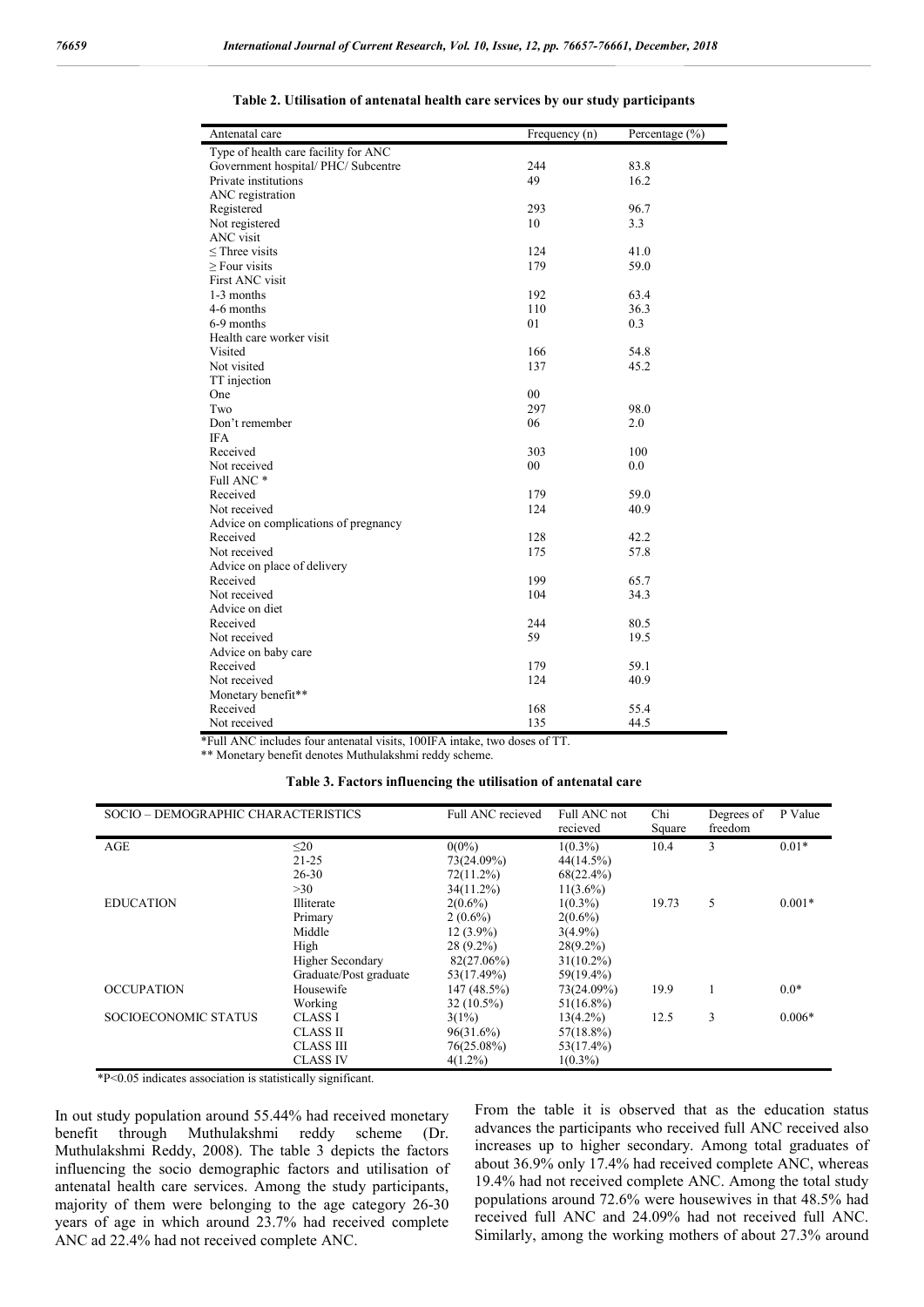10.5% had received complete ANC and 16.8% had not received full ANC. Among the total study participants, majority of the study participants belongs to socio economic status Class-II had received around 31.6% and not received was 18.8% among 50.4% of the particular class.

### **DISCUSSION**

The objectives of the present studies are to estimate the utilisation of Antenatal health care services in the rural area, to assess the association between demographic status and antenatal health care services and to assess the factors influencing their utilisation of antenatal health care services in the rural area. Numerous studies over the past decade had done over the antenatal health care services, yet there is scanty literature on utilisation of antenatal health care services in the rural area of Tamil Nadu. Thus, this study attempts to fill this gap. In the following study socio demographic status, utilisation of antenatal health care services and its association with the influencing factors are discussed in comparison with other studies conducted elsewhere. In this study the majority of the study population i.e., 46.2% lies in the age group between 26-30, around 38.6% belonging to the age group 21-25 years of age. And 0.3% and 14.9% belongs to the age group ≤20 and >30 years respectively. In a study by Nidhi Sharma et al. (Sharma, 2017) majority of the study population lies in the age group between 20-24 of about 50.2%. Similarly, in a study by Rudramma et al. (Javali Rudramma, 2014), majority of participants belonging to the age group 20-24 of about 61.4%. This age difference may be due to in our study we have taken mother of children of age group less than 2 years old. In this study, around 62.7% had their first pregnancy between the age group 21-25 years of the age of the total study population. In the study by Kakati R et al. (2016), on the contrary most of the study participants of about 49.7% were in the age group between 26-30years of age. This difference may be due to age at marriage and study area. In this study majority of the study participants i.e., 37.3% were completed their higher secondary education and around 1% of our study population were illiterate.

Similarly, in the study by Hemant Mahajan et al. (2014) majority of the participants of about 55% were completed up to their higher secondary and 4.2% were illiterate among the total study population. In this study around 72.6% were housewives which constitute majority of our study participants. Only 27.4% of our participants were working among 303 study population. Similarly, in the study by Sandeep Kumar et al <sup>(11)</sup> around 89.3% were housewives and 10.6% were working and also in the study by Jyoti A et al  $(12)$  98% were housewives and 2% were working among the total study participants. In this study around 96.7% of the study participants had ANC registered in any of the health care facility and 3.3% had not registered in any of the health care facility. Similarly, in the study by Sumit et al. (Saxena Sumit, 2017), 87.3% had registered and 12.7% had not registered in any of the health care facility. The registration of the pregnancy is more important for utilisation of the maternal health care services from the health care facility. In this study around 59% of our study population had four and more than four ante natal visits. Still 41 % of participants had three and less than three ante natal visits. Similarly, in the study by Kakati R et al. (Kakati, 2016) around 68.7% had four and more than four ante natal visits and 32.3% had three and less than three antenatal visits. Whereas in the study by Neeta et al (2017), around 73% and

27% had four and more than antenatal visits and less than 4 ante natal visits respectively. The ante natal visits are more important for both the mother and children in order to prevent the complications during the pregnancy. In our study about 98% had received two doses of TT injection and 2% didn't remember the doses of TT injection. Similarly, in the study by Kayaroganam R. (2016) et al 100% of the study participants had received two doses of TT injection. The TT vaccination is more important to prevent complication during pregnancy. The health care worker plays a major role in order to fulfil the 100 % coverage throughout the country and it is being achieved in many parts of the country. In our study all of the study participants had received more than 100 tablets of iron and folic acid tablets through the health care facility. This achievement is mainly because of the advice from the health care facility and also awareness among the study pariticpants. Similarly, in the study by Kayaroganam R et al. (Singh, 2013), around 78% had received 100 tablets of IFA. In this study around 59% of our study participants had received complete ANC and 41% had received incomplete ANC. As per DLHS-4  $(4)$ , the mothers who had received complete ANC was 46.2%, and as per NFHS- 4 (NFHS, 2018) those who received complete ANC was 43.8%. Similarly, in the study by Shruthi et al had received 62.6% had received complete ANC and 37.4% had not received complete ANC. The complete ANC includes 4 or more ante natal visits, two doses TT injection and 100 IFA tablets received. The antenatal health care services include the complete ANC acquired along with the services and monetary benefit they acquired during their pregnancy period. The complete ANC denotes those who had completed four or more than four antenatal visits, two doses of TT injection and intake of 100 IFA tablets.

The utilisation of the ANC has been markedly influenced by age of the study participants. As the age advances the utilisation of complete ANC had been reduced in our study. Similarly, in the study by Sumit et al. (2017) majority of the study participants below the 25 years of age of about 59.4% had utilised the complete ANC and as the age advances it reduced. In this study the utilisation of complete ANC had also been influenced by education status of the participants as the education level increases the utilisation also increases. Similarly, in the study by Singh RK et al. (2013) shows higher the education level the utilisation of ANC also increases. Not only the education status but also the Socio-economic status also plays a major role in influencing the utilisation of ANC. In this study, as per the B.G. Prasad's classification of Class II (upper middle class) of about 50.4% around 31.6 had received full ANC. Similarly, in the study by Sruthi et al. (2017), majority of the study participants of about of about 81.4% of Class II had received full ANC and it was statistically significant. In our study the occupation of the study participants influences the utilisation of the full ANC acquired. Mostly the housewives (72.6%) around 48.5% had utilised the full ANC. Similarly, Neeta et al  $(14)$  also concluded that among their study participants around 70% had utilised complete ANC. Working women shows higher odds of taking the ANC services than housewives.

#### **Conclusion**

It was a happy note that majority of the mother had registered their pregnancy mostly in Government institutions. About 59% of respondents received full ante natal care. The prime factor responsible for not utilising the full ANC was ante natal visits